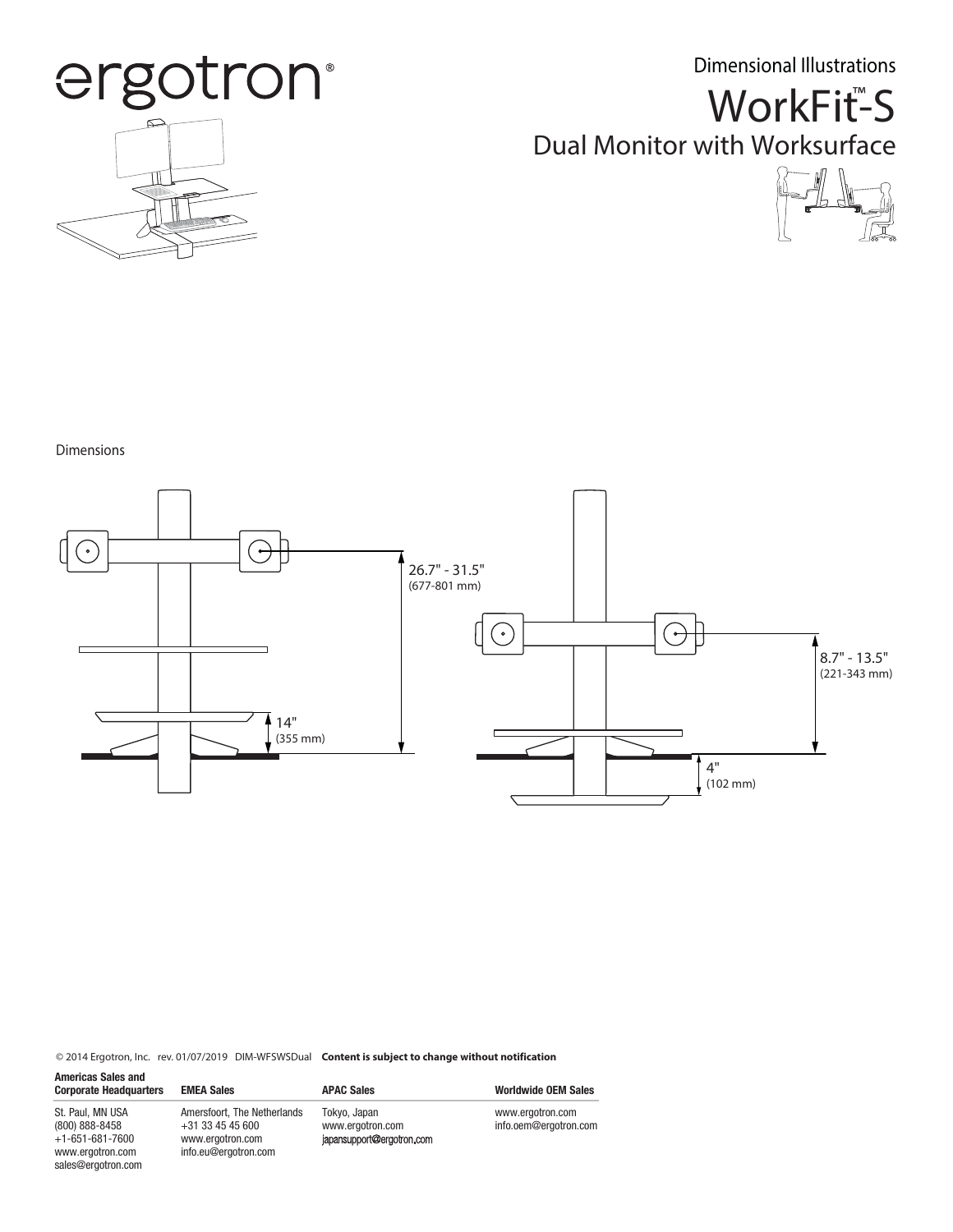## Dimensional Illustrations ergotron® WorkFit<sup>™</sup>S Dual Monitor with Worksurface Dimensions 15.3" 28" Desk Thickness (389 mm)  $\overline{12.5"}$  (732 mm) 14" (319 mm) (357 mm) 3.5˚ or 8.5˚ **< 1.75" (45 mm)**  $< 24.4"$ (620 mm) 10.5" (267 mm) Flip clamp for thicker desks:  $\frac{8.9^{1*} (226 \text{ mm})}{1}$ 8.9"\* (226 mm) (89 mm) **2" - 2.38" (51-61 mm)**13.9"\* 27"\* 16.3" (352 mm) (415 mm) 3.25" (685 mm) (83 mm) Lowest Position **Matter Contract Position** Highest Position **Matter Contract Position** Worksurface 23" (584 mm) 35.5" 29.4" (902 mm) (747 mm)  $\odot$ 2"  $\left(\begin{smallmatrix} \circ \\ \circ \end{smallmatrix}\right)$ 14.5" (368 mm) (51 mm) 4" 12.7"- 17.5" 9.5" (322-446 mm) (102 mm) (241 mm) 15"  $\odot$   $\overline{\phantom{a}}$ ⊖ (381 mm) 8.7"- 13.5" (221-345 mm) 2.2" (55 mm) 6.2" 圡 (157 mm) 4" 3.5" (89 mm) (101 mm) 14" (355 mm) 24.5" (620 24.5" (620 mm) mm) maximum maximum  $\lceil |\bullet| \rceil$  $\boxed{\bullet}$  $\lceil |\bullet| \rceil$  $\left[\left|\bullet\right|\right]$  $\circledcirc$  $\square$  $\leq 49"$  $\leq 49'$ (1244 mm) (1244 mm) This range accommodates most displays with screens up to 24" as well as some displays with screens as large as 26". Actual allowable width of displays will vary slightly depending on display

© 2014 Ergotron, Inc. rev. 01/07/2019 DIM-WFSWSDual **Content is subject to change without notification**

**Corporate Headquarters EMEA Sales APAC Sales APAC Sales Worldwide OEM Sales** 

www.ergotron.com info.oem@ergotron.com

Note that older versions of this product used a narrower crossbar, which accommodated monitors with screens of up to 22"

thickness.

St. Paul, MN USA (800) 888-8458 +1-651-681-7600 www.ergotron.com sales@ergotron.com

**Americas Sales and** 

Amersfoort, The Netherlands +31 33 45 45 600 www.ergotron.com info.eu@ergotron.com

Tokyo, Japan www.ergotron.com<br>japansupport@ergotron.com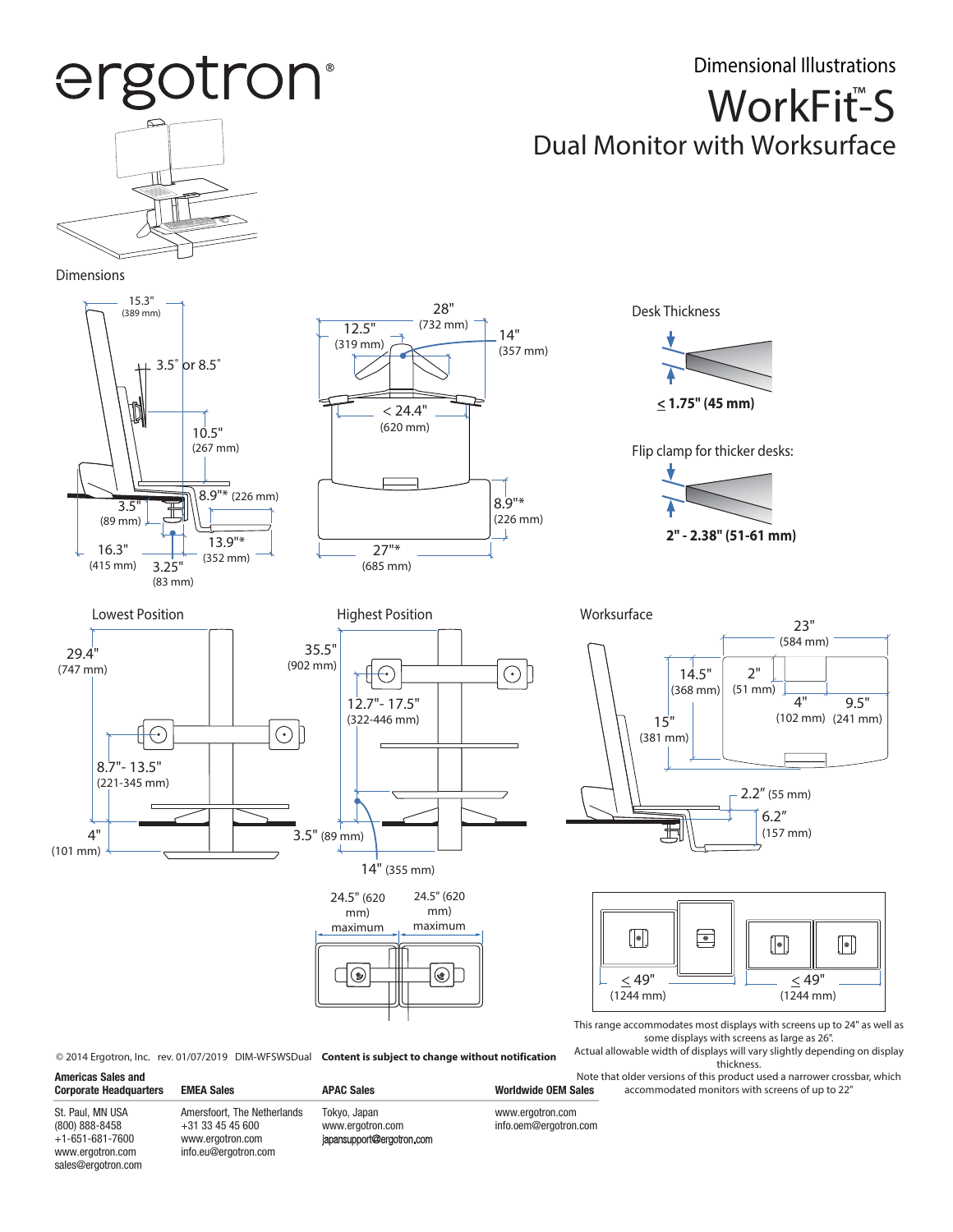ergotron®

WorkFit<sup>™</sup>S Dimensional Illustrations

## Dual Monitor with Worksurface

Range of Motion











Portrait/Landscape rotation stop screw can be installed for 0˚ rotation.

Weight Capacity



© 2014 Ergotron, Inc. rev. 01/07/2019 DIM-WFSWSDual **Content is subject to change without notification**

| <b>Americas Sales and</b><br><b>Corporate Headquarters</b>                                                  | <b>EMEA Sales</b>                                                                             | <b>APAC Sales</b>                                             | <b>Worldwide OEM Sales</b>                |
|-------------------------------------------------------------------------------------------------------------|-----------------------------------------------------------------------------------------------|---------------------------------------------------------------|-------------------------------------------|
| St. Paul, MN USA<br>$(800) 888 - 8458$<br>$+1 - 651 - 681 - 7600$<br>www.ergotron.com<br>sales@ergotron.com | Amersfoort, The Netherlands<br>$+31$ 33 45 45 600<br>www.ergotron.com<br>info.eu@ergotron.com | Tokyo, Japan<br>www.ergotron.com<br>japansupport@ergotron.com | www.ergotron.com<br>info.oem@ergotron.com |